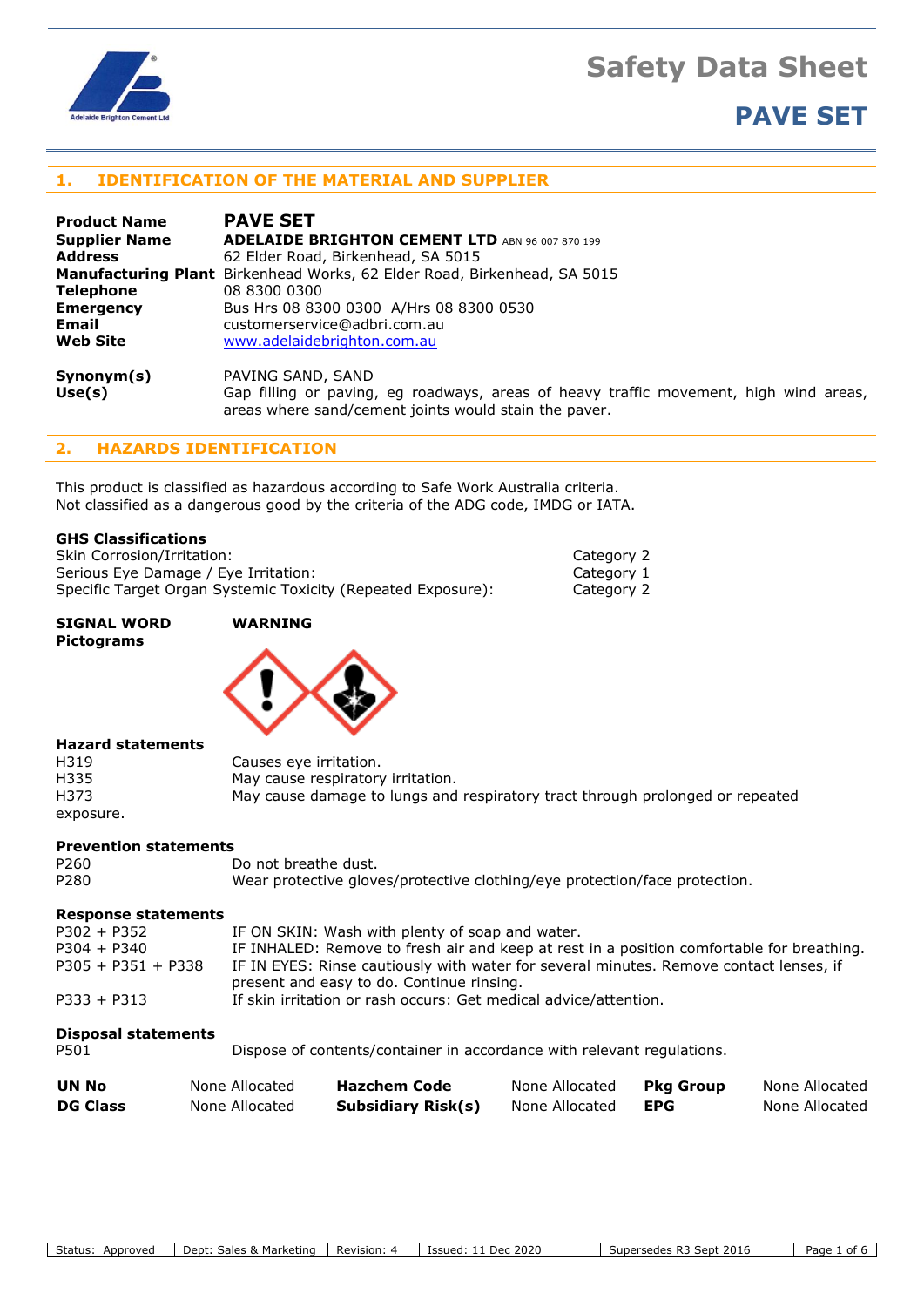

# **3. COMPOSITION/INFORMATION ON INGREDIENTS**

Being a sand based product there is a risk that the 'Respirable Crystalline Quartz' (RCQ) content may be hazardous to human health. While the product is wet and being applied the amount of airborne RCQ will be reduced but it is strongly advised that proper PPE is worn to minimize the possibility of inhalation. Once dry any residues, grinding or strong abrasive forces on the finished product may reintroduce RCQ into the air so caution should be taken.

| Ingredient                  | Formula          | Conc.   | CAS No.                  |
|-----------------------------|------------------|---------|--------------------------|
| CRYSTALLINE SILICA (QUARTZ) | SiO <sub>2</sub> | $<$ 99% | 14808-60-7               |
| PORTLAND CEMENT             | Not Available    | $< 1\%$ | 65997-15-1               |
| <b>ADDITIVES</b>            | Not Available    | $< 1\%$ | $\overline{\phantom{a}}$ |

# **4. FIRST AID MEASURES**

**Eye** Flush thoroughly with flowing water for at least 15 minutes. Seek medical attention if symptoms persist.

**Inhalation** Remove from dusty area to fresh air. If symptoms persist, seek medical attention.

**Skin** Wash off skin thoroughly with water. A shower may be required.

- **Ingestion** Rinse mouth and lips with water. Do not induce vomiting. Give water to drink to dilute stomach contents. If symptoms persist, seek medical attention.
- Advice to Doctor Treat symptomatically.

**First Aid Facilities** Eye wash station.

#### **Additional Information - Aggravated Medical Conditions**

- **Inhalation** Over exposure resulting from prolonged and repeated inhalation of dust containing crystalline silica can cause bronchitis, silicosis (scarring of the lung.) It may also increase the risk of scleroderma (a disease affecting the connective tissue of the skin, joints, blood vessels and internal organs) and lung cancer. Epidemiological studies have shown that smoking increases the risk of bronchitis, silicosis (scaring of the lung) and lung cancer in persons exposed to crystalline silica.
- **Skin** Prolonged and repeated skin contact may cause abrasions.

## **5. FIRE FIGHTING**

| Flammability                  | Non flammable. Does not support combustion of other materials.                 |  |  |
|-------------------------------|--------------------------------------------------------------------------------|--|--|
| <b>Fire and Explosion</b>     | No fire or explosion hazard exists.                                            |  |  |
| Extinguishing<br>Hazchem Code | Non flammable; use suitable extinguishing agent for surrounding fire.<br>None. |  |  |

## **6. ACCIDENTAL RELEASE MEASURES**

| <b>Spillage</b>   | Wear dust-proof goggles, PVC/rubber gloves, a Class P2 respirator (where an inhalation<br>risk exists), coveralls and rubber boots. Clear area of all unprotected personnel. Prevent<br>spill entering drains or waterways. Collect and place in sealable containers for disposal or<br>reuse. Avoid generating dust. |
|-------------------|-----------------------------------------------------------------------------------------------------------------------------------------------------------------------------------------------------------------------------------------------------------------------------------------------------------------------|
| <b>Emergency</b>  | Follow safety requirements for personal protection under Section 8 Exposure                                                                                                                                                                                                                                           |
| <b>Procedures</b> | Controls/Personal Protection.                                                                                                                                                                                                                                                                                         |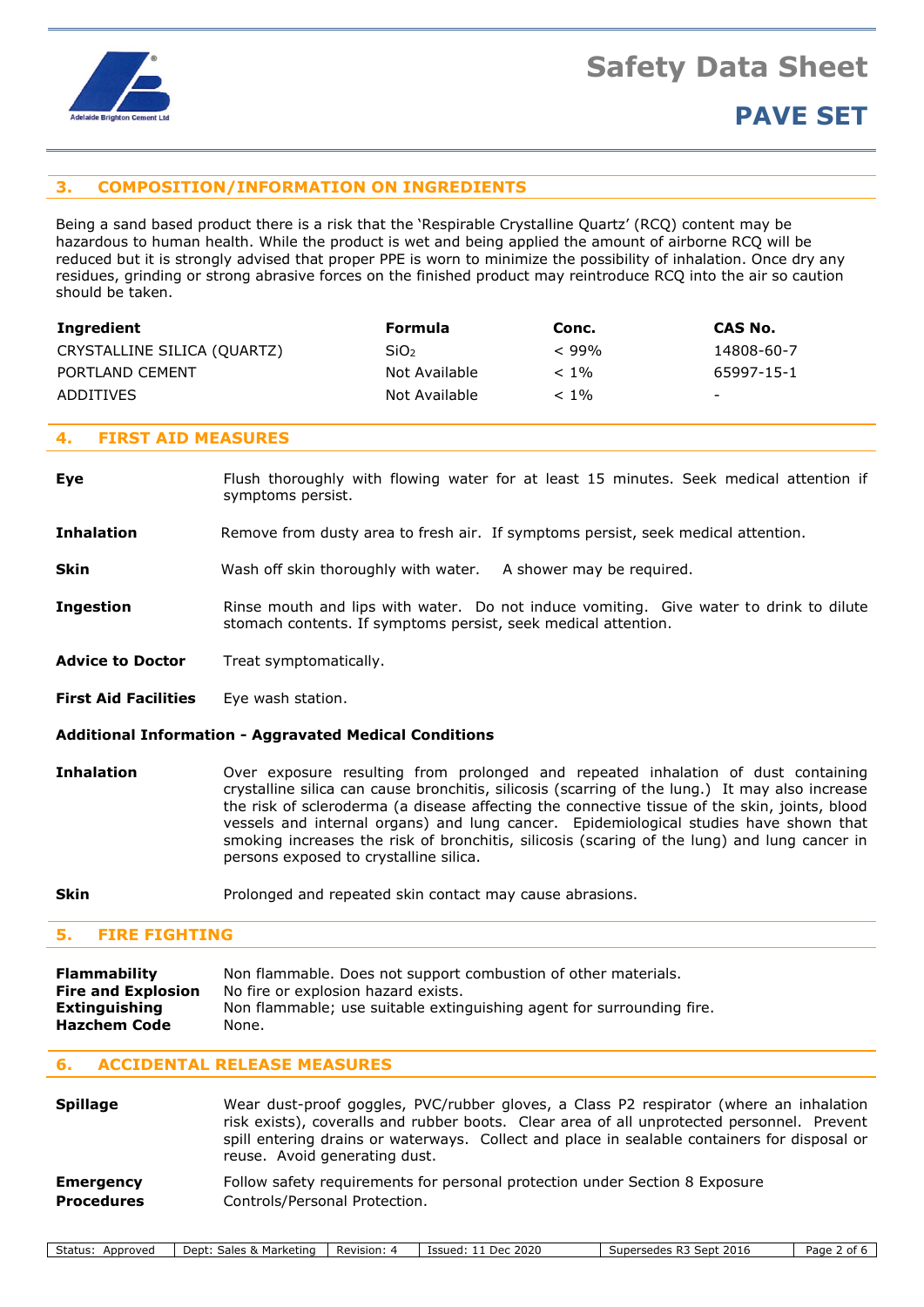

# **PAVE SET**

# **7. HANDLING AND STORAGE**

- **Storage** Store off the floor in the original bags in a cool, dry, well ventilated area, removed from excessive moisture and heat. Ensure packages are adequately labelled, protected from physical damage and sealed when not in use.
- **Handling** PaveSet is supplied in 20 and 30 kg bags. Recognised local safe lifting methods should be used.

Before use carefully read the product label. Use of safe work practices are recommended to avoid eye or skin contact and inhalation. Observe good personal hygiene, including washing hands before eating. Prohibit eating, drinking and smoking in contaminated areas.

**Property/** Refer to Section 13. **Environmental**

# **8. EXPOSURE CONTROLS/PERSONAL PROTECTION**

# **Ventilation** Do not inhale dust/powder. Use with adequate ventilation. Where a dust inhalation hazard exists, mechanical extraction ventilation is recommended. Maintain dust levels below the recommended exposure standard.

| <b>Exposure</b>  | PORTLAND CEMENT (65997-15-1)                                                          |
|------------------|---------------------------------------------------------------------------------------|
| <b>Standards</b> | ES-TWA: 10 mg/m <sup>3</sup> (Respirable Dust)                                        |
|                  | SILICA, CRYSTALLINE - QUARTZ (14808-60-7)                                             |
|                  | ES-TWA: 0.05 mg/m <sup>3</sup> (Respirable Dust). Under Model WHS Law adopted in most |
|                  | Australian jurisdictions.                                                             |
|                  |                                                                                       |

# **PPE** Wear dust-proof goggles and rubber or PVC gloves. Where an inhalation risk exists, wear a Class P2 respirator. If there is potential for prolonged and/or excessive skin contact, wear coveralls. At high dust levels, wear a Class P3 respirator or a Powered Air Purifying Respirator (PAPR) with Class P3 filter.



# **9. PHYSICAL AND CHEMICAL PROPERTIES**

| <b>Appearance</b>       |
|-------------------------|
| Odour                   |
| рH                      |
| <b>Vapour Pressure</b>  |
| <b>Vapour Density</b>   |
| <b>Boiling Point</b>    |
| <b>Melting Point</b>    |
| <b>Evaporation Rate</b> |
| <b>Bulk Density</b>     |
| <b>Particle Size</b>    |
|                         |

**Odourless Construction Specific Gravity** 2.7 Average **pH** Approximately 7 **% Volatiles** Not Available **Value 19 Islammability** Not Available **Flammability** Non Flammable **Value 19 Not Available 10 Not Relevant Riash Point Not Relevant Book Available <b>Point Upper Explosion Limit** Not Relevant **Mot Available <b>Lower Explosion Limit** Mot Relevant<br> **Autoignition Temperature** Not Available **Bulk Density** 1,450 kg/m<sup>3</sup> (approximately) **Particle Size** < 1 mm

**Appearance** Yellow sand; 1 mm nominal size. **Solubility (water)** Insoluble **Autoignition Temperature**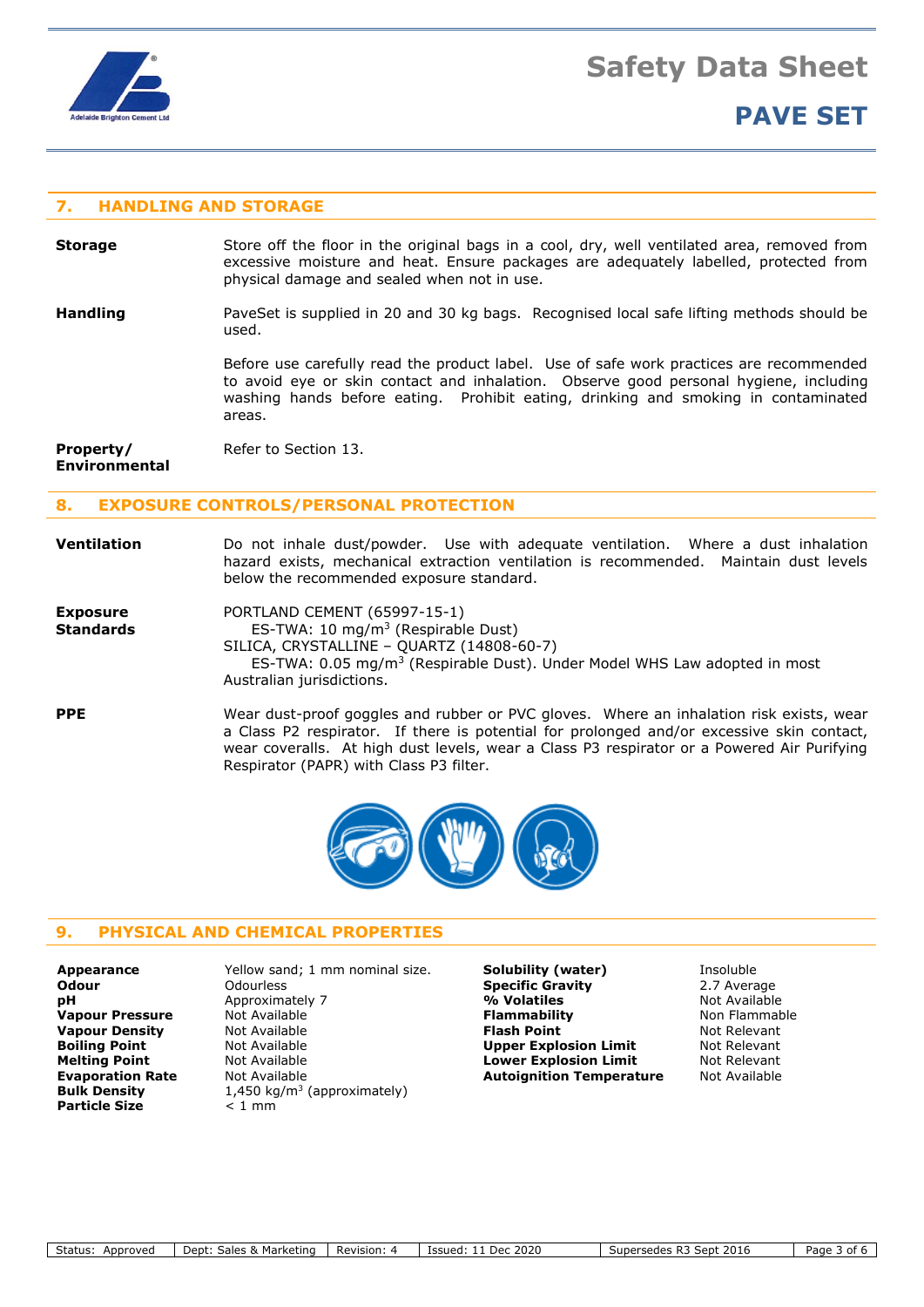

# **PAVE SET**

# **10. STABILITY AND REACTIVITY**

| <b>Chemical Stability</b>                        | Chemically Stable                                                                                                                                                               |  |
|--------------------------------------------------|---------------------------------------------------------------------------------------------------------------------------------------------------------------------------------|--|
| <b>Conditions to Avoid</b> Keep free of moisture |                                                                                                                                                                                 |  |
| <b>Incompatible</b><br><b>Materials</b>          | Incompatible with oxidising agents (eg hypochlorites), ethanol, acids (eg hydrofluoric acid)<br>and interhalogens (eq chlorine trifluoride). Water contact may increase product |  |
| <b>Decomposition</b><br><b>Products</b>          | Unlikely to evolve toxic gases when heated to decomposition.                                                                                                                    |  |

#### **Hazardous Reactions** None

# **11. TOXICOLOGICAL INFORMATION**

| <b>Acute Toxicity</b> | High chronic toxicity. Associated with prolonged exposure to high dust levels.                                                                                                                                                              |
|-----------------------|---------------------------------------------------------------------------------------------------------------------------------------------------------------------------------------------------------------------------------------------|
| Eye                   | Irritant upon contact with dust. Over exposure may result irritation and lacrimation.                                                                                                                                                       |
| <b>Inhalation</b>     | Long term exposure can lead to irritation in the nose and throat. Prolonged and repeated<br>inhalation of respirable silica may result in silicosis.                                                                                        |
| <b>Skin</b>           | Irritating to the skin. Prolonged and repeated contact may result in skin rash, abrasions<br>and dermatitis.                                                                                                                                |
| <b>Ingestion</b>      | This product is biologically inert. However, ingestion may result in gastrointestinal irritation<br>due to the dusts mechanical action.                                                                                                     |
| <b>Mutagenicity</b>   | Insufficient data available for this product to classify as a mutagen.                                                                                                                                                                      |
| Carcinogenicity       | PaveSet is not classified as a carcinogen by NOHSC. Crystalline silica is classified as<br>carcinogenic to humans (IARC Group 1), however due to low levels present and product<br>application, the criteria for classification is not met. |

## **12. ECOLOGICAL INFORMATION**

**Toxicity** Product is inert when mixed with water. This product is non toxic to aquatic life forms.

**Persistence &** Product is persistent and would have a low degradability. **Degradability**

**Mobility in soil** A low mobility would be expected in a landfill situation.

## **13. DISPOSAL CONSIDERATIONS**

**Waste Disposal** Reuse or recycle where possible. Alternatively, ensure product is covered with moist soil to prevent dust generation and dispose of to an approved landfill site. Contact the manufacturer for additional information.

Legislation **Dispose of in accordance with relevant local legislation. Keep out of sewer and stormwater** drains.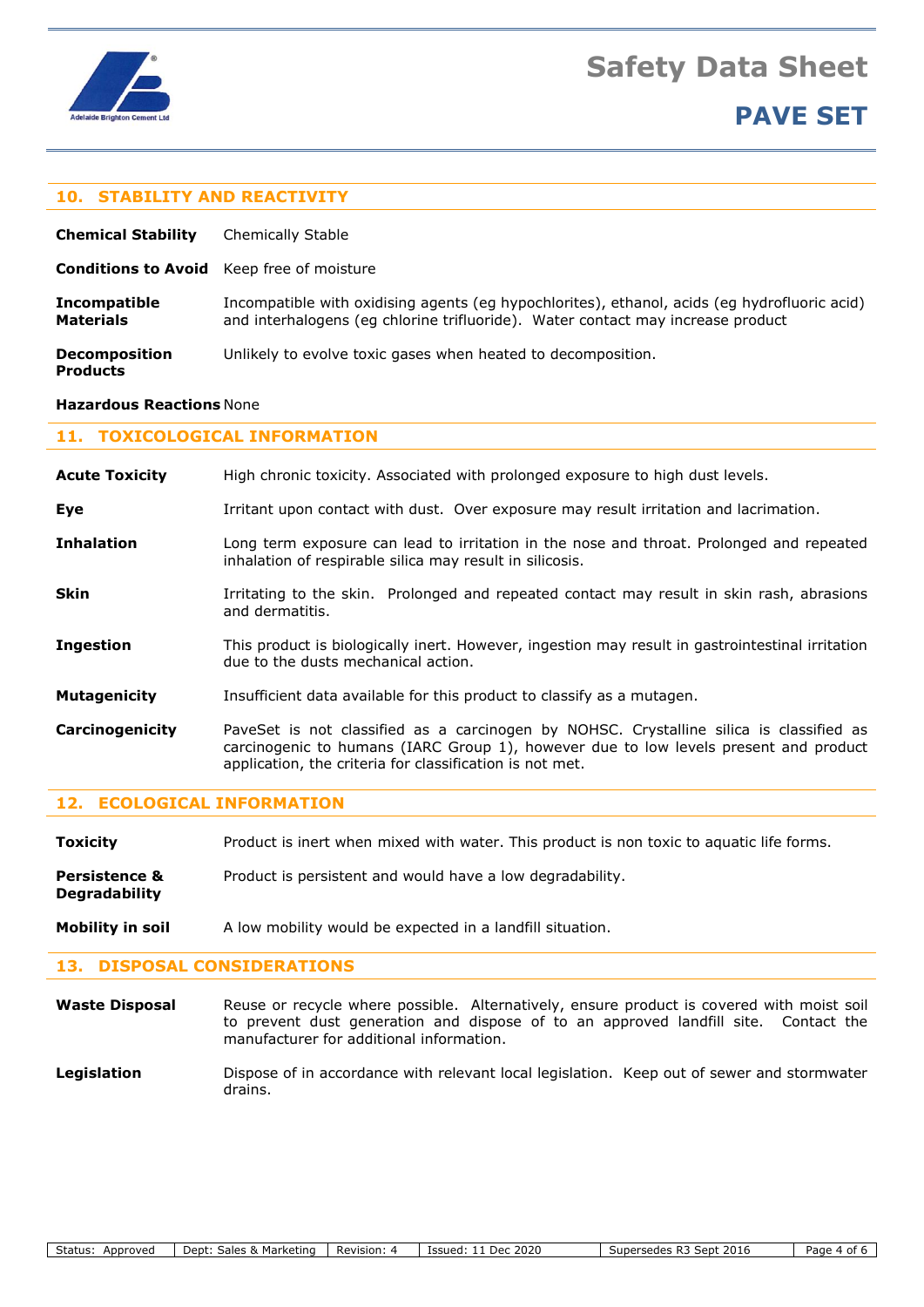

# **14. TRANSPORT INFORMATION**

Not classified as a dangerous good by the criteria of the ADG Code.

Drivers of trucks transporting bagged product should ensure that the bags are properly restrained.

| <b>Shipping Name</b> | None Allocated |                           |                |            |                |
|----------------------|----------------|---------------------------|----------------|------------|----------------|
| UN No                | None Allocated | Hazchem Code              | None Allocated | Pka Group  | None Allocated |
| <b>DG Class</b>      | None Allocated | <b>Subsidiary Risk(s)</b> | None Allocated | <b>EPG</b> | None Allocated |

# **15. REGULATORY INFORMATION**

**Poison** A poison schedule number has not been allocated to this product using the criteria in the **Schedule** Standard for the Uniform Scheduling of Drugs and Poisons (SUSDP). **AICS** All chemicals listed on the Australian Inventory of Chemical Substances (AICS).

# **16. OTHER INFORMATION**

**Additional** IARC – GROUP 1 – PROVEN HUMAN CARCINOGEN. This product contains an ingredient for **Information** which there is sufficient evidence to have been classified by the International Agency for Research into Cancer as a human carcinogen. The use of products known to be human carcinogens should be strictly monitored and controlled.

> RESPIRATORS: In general the use of respirators should be limited and engineering controls employed to avoid exposure. If respiratory equipment must be worn ensure correct respirator selection and training is undertaken. Remember that some respirators may be extremely uncomfortable when used for long periods. The use of air powered or air supplied respirators should be considered where prolonged or repeated use is necessary.

> PERSONAL PROTECTIVE EQUIPMENT GUIDELINES: The Recommendation for protective equipment contained within this SDS report is provided as a guide only. Factors such as method of application, working environment, quantity used, product concentration and the availability of engineering controls should be considered before final selection of personal protective equipment is made.

> HEALTH EFFECTS FROM EXPOSURE: It should be noted that the effects from exposure to this product will depend on several factors including: frequency and duration of use; quantity used; effectiveness of control measures; protective equipment used and method of application. Given that it is impractical to prepare an SDS report which would encompass all possible scenarios, it is anticipated that users will assess the risks and apply control methods where appropriate.

> ABBREVIATIONS: SDS – Safety Data Sheet mg/m<sup>3</sup> – Milligrams per cubic metre ppm – Parts Per Million ES-TWA – Exposure Standard - Time Weighted Average CNS – Central Nervous System NOS – Not Otherwise Specified  $pH$  – relates to hydrogen ion concentration – this value will relate to a scale of 0 – 14, where 0 is highly acidic and 14 is highly alkaline. CAS# - Chemical Abstract Service Number – used to uniquely identify chemical compounds. IARC – International Agency for Research on Cancer.

Status: Approved Dept: Sales & Marketing Revision: 4 Issued: 11 Dec 2020 Supersedes R3 Sept 2016 Page 5 of 6